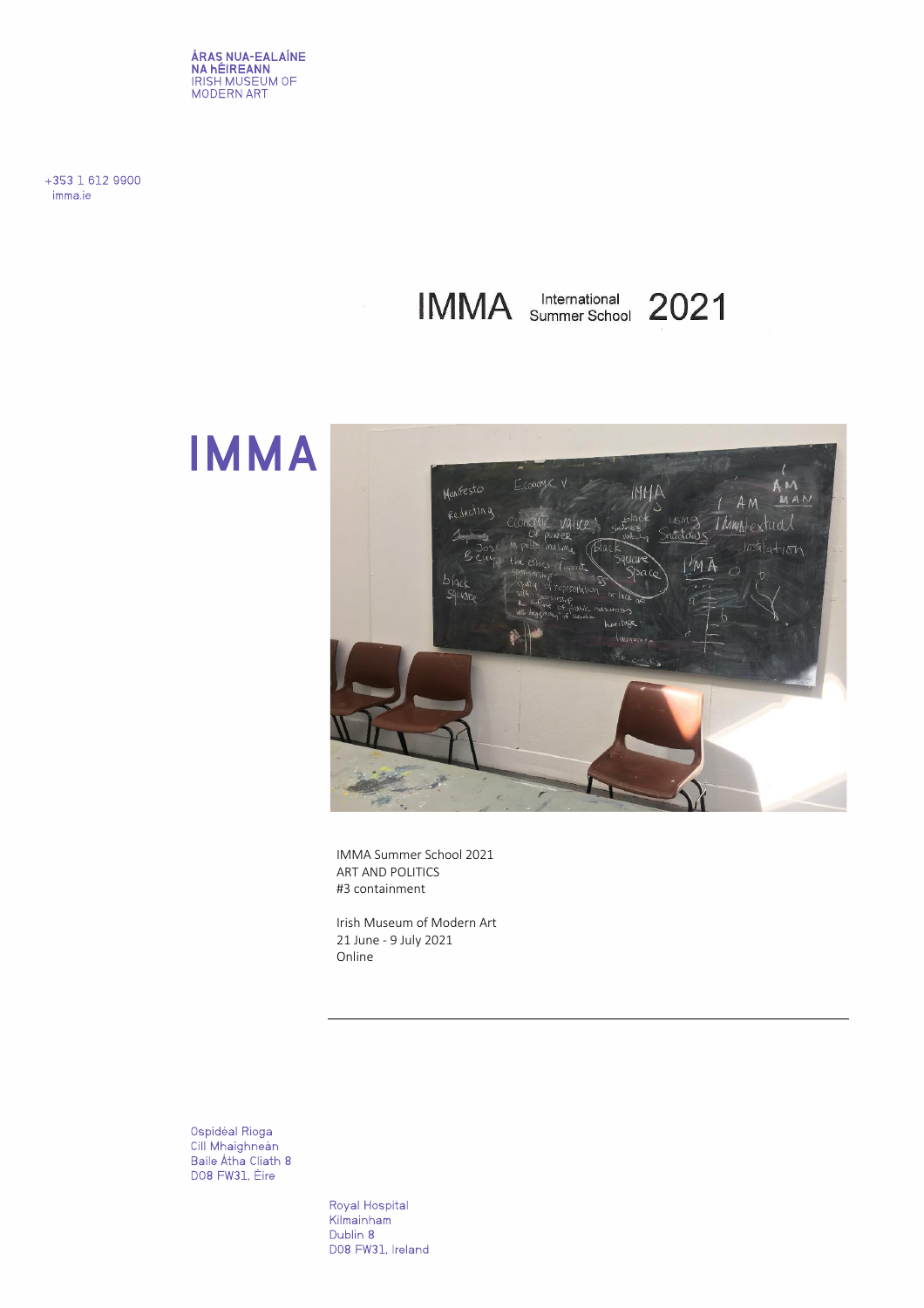*Inability to tolerate empty space limits the amount of space available.* 

W. R. Bion, 1969

#### IMMA Summer School 2021 'containment'

The IMMA International Summer School 2021 takes place online between 21 June and 9 July 2021. This three-week programme of seminars, discussions and workshops is free and will feature a range of national and international artists, theorists and educators. Focusing on the theme of 'containment' they will explore how mapping, border regimes, architecture and the politics of incarceration inflect contemporary culture and how art and artists explore, question and engage with this subject.

Containment is a fundamental feature of the human condition; our earliest experience is of being held and contained by another. Containment can enable us to feel safe but it can also be experienced in terms of confinement and separation. Containment can be applied to how we conceptualise space, material and data, how we 'map' our surroundings or claim territory, and how we think through lines, categories and borders. Containment can be a political strategy (such as US foreign policy during the cold war) or a strategy for social control; in fact the logic of containment continues to animate current border regimes and technologies worldwide. Strategies of containment also underpin the politics of incarceration and detention, as well as informing recent public health measures in response to the pandemic.

Some of the ideas that will be explored include the uses of mapping as a strategy of both appropriation and resistance, the role of borders and border technologies, carceral capitalism, containment and public health, architectures of containment, containment as a psychic state, cognitive mapping and figure-ground apprehension.

Two fundamental questions underpin this year's summer school. What role does containment play in the way we conceive of and organise the world around us? And how can art and artists reflect on and critique these cultural, social, and cognitive strategies of containment?

To explore this question, we are bringing together a range of contributors – artists, writers and educators – including architectural historian and theorist [Beatriz Colomina,](https://soa.princeton.edu/content/beatriz-colomina) artists [Lawrence Abu Hamdan,](http://lawrenceabuhamdan.com/) [Romuald Hazoumè,](https://octobergallery.co.uk/artists/hazoume?slug=hazoume/) [Jackie Wang,](https://www.radcliffe.harvard.edu/people/jackie-wang) [Emma Wolf-Haugh,](https://emmahaugh.com/) Nils [Norman,](https://www.dismalgarden.com/) [Rajinder Singh](http://www.unprimed.com/) and [Alice Feldman,](http://www.racemigrationdecolonialstudies.com/) [RESOLVE](https://www.resolvecollective.com/) Collective[, Sarah Kariko,](http://gossamerlabs.net/) [John Wilkins,](https://imma.ie/whats-on/the-construction-of-racial-essentialism/) [Clodagh Emoe,](https://www.clodaghemoe.com/) [Kimberly Campanello,](http://www.kimberlycampanello.com/) [Vukašin Nedeljković](http://www.asylumarchive.com/) an[d Róisín Power Hackett.](https://roisinphackett.wordpress.com/)

Parts of the Summer School – the seminars and keynote address – are open to the public and parts – the intensive workshops and electives – are open to a core group of participants who have responded to an open call.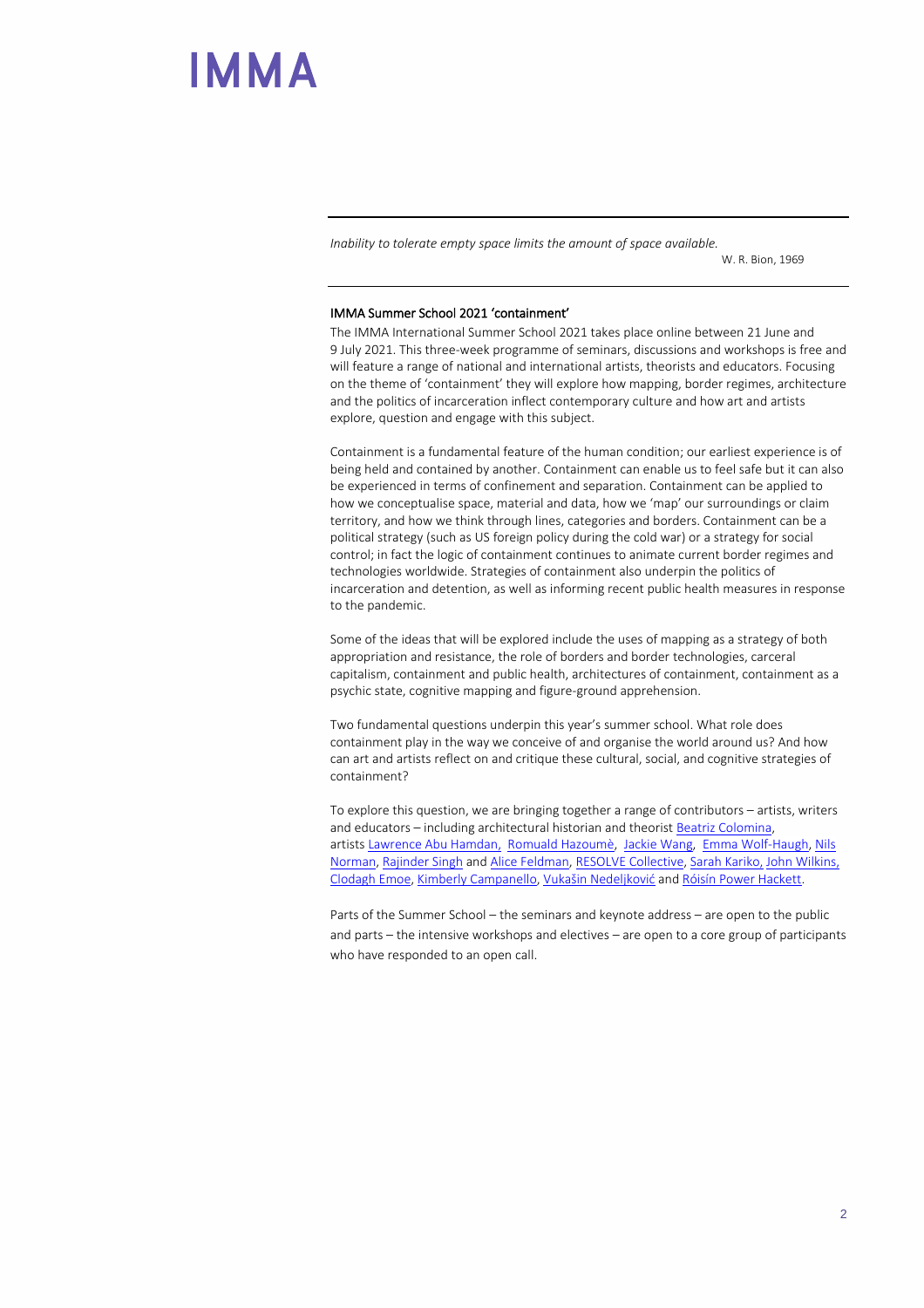Public Programme Seminars 21 June - 3 July

#### All seminars will take place online via zoom

#### 1. Keynote

Lawrence Abu Hamdan Monday 21 June 6.30pm – 8.00pm (GMT+1) [Register here](https://imma-ie.zoom.us/webinar/register/WN_SbTcqp6nRtmiI-tGdZHtoA)

### 2. Beatriz Colomina

*Bed Containment* Tuesday 22 June 6.30pm - 8.00pm (GMT+1) [Register here](https://imma-ie.zoom.us/webinar/register/WN_oz4L09K_TFCeGMuqxxidyQ)

#### 3. Jackie Wang

*Waters: bitter death: lost* Thursday 24 June 6.30pm - 8.00pm (GMT+1) [Register here](https://imma-ie.zoom.us/webinar/register/WN_uLLTnXqlSZaCsa94n9pGQA)

### 4. Romuald Hazoumè

*Romuald Hazoumè Speaks* Friday 25 June 6.30pm – 8.00pm (GMT+1) [Register here](https://imma-ie.zoom.us/webinar/register/WN_ae-uaET1TnGhtpVGkF1fUA)

#### 5. RESOLVE Collective

*Platforming & Temporariness in Practice*  Tuesday 29 June 6.30pm - 8.00pm (GMT+1) [Register here](https://imma-ie.zoom.us/webinar/register/WN_zHXbTLp9QZiMHNHWiLShuw)

### 6. Nils Norman

*The City as Classroom: from the Exploding School to the Garden Department* Thursday I July 6.30pm - 8.00pm (GMT+1) [Register here](https://imma-ie.zoom.us/webinar/register/WN_8Nqk0wK5SK6k618WpP646g)

#### 7. Emma Wolf-Haugh

*Licking Concrete* Friday 2 July 6.30pm - 8.00pm (GMT+1) [Register here](https://imma-ie.zoom.us/webinar/register/WN_gQvC0GshR-uiyH1bA8Pmew)

8. Artist Presentations and Panel Discussion Kimberly Campanello Vukašin Nedeljković Róisín Power Hackett Saturday 3 July 3.30pm - 5.00pm (GMT+1) [Register here](https://imma-ie.zoom.us/webinar/register/WN_ZaZaU771RyatcIDdGNmxJA)

See **[IMMA's website](https://imma.ie/whats-on/imma-international-summer-school-2021)** for further details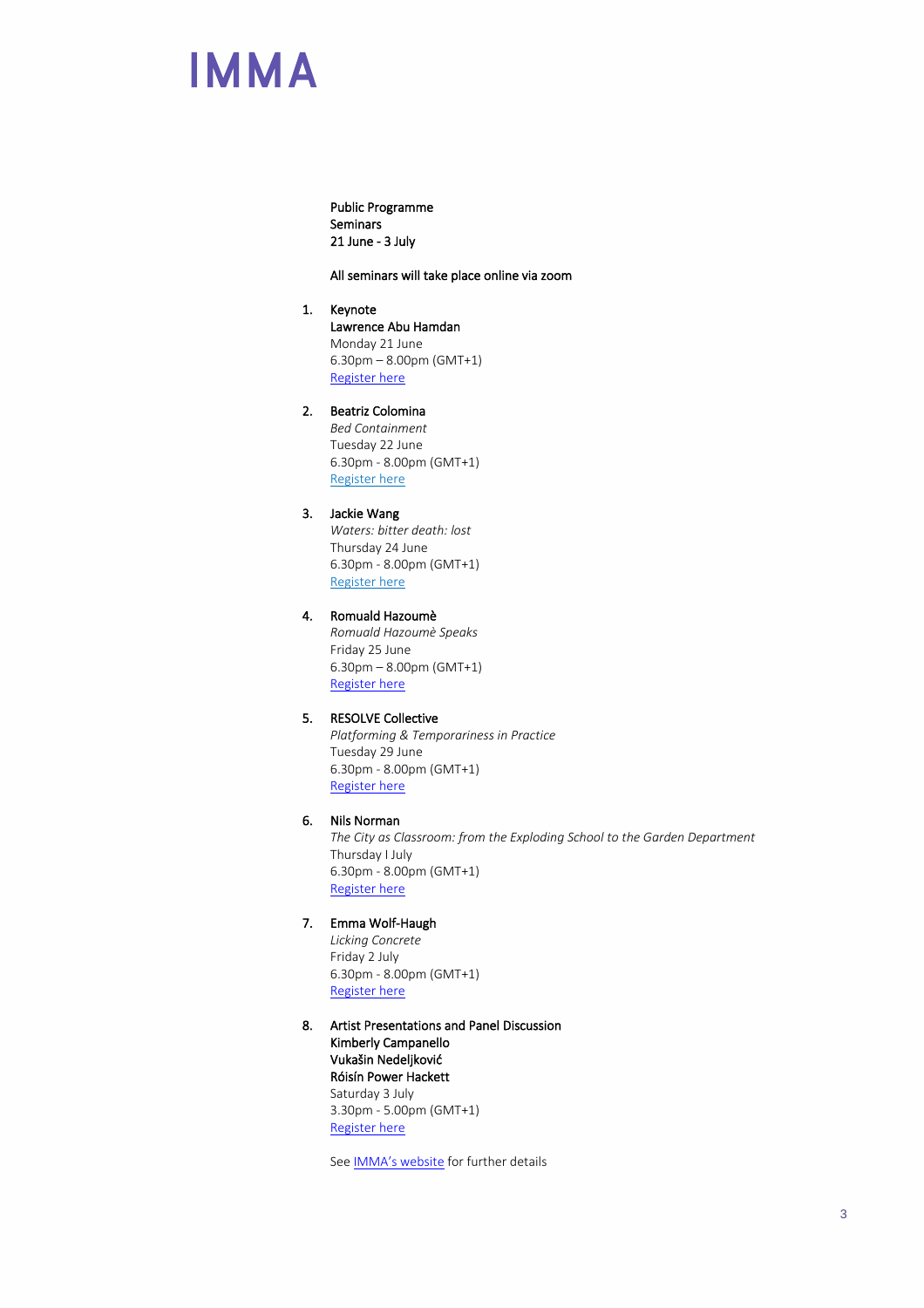#### PROGRAMME DETAILS

Keynote: Lawrence Abu Hamdan Monday 21 June 6.30pm – 8.00pm (GMT+1) Chair: Annie Fletcher, Director, IMMA

#### Beatriz Colomina

Tuesday 22 June 6.30pm - 8.00pm (GMT+1) Chair: Professor Hugh Campbell

*Bed Containment* 

The ongoing pandemic has exposed and challenged all forms of containment. Political borders have moved indoors. The bed has become a political space, a space of labour, communication, education, etc. This lecture will explore the central role of the bed in defining urban and geopolitical life.

#### Jackie Wang

Thursday 24 June 6.30pm - 8.00pm (GMT+1)

*Waters: bitter death: lost*

Have you even been haunted by water, by the sound of a terrible hydrologic repetition that threatened to grind away the plot of a human life? What is the relationship between geological time and biographical time, and how have writers used language to modulate the different temporal flows? This talk will be about water, death, descent into the river, and the poetics of the stream of life. In Greek mythology, rivers represent the border space between life and death, while the river Styx is said to contain the souls of the dead who could not pay the ferryman Charon the toll to be delivered to the underworld. My talk will explore the question of why there is such a powerful association of rivers with death and the underworld. The crossing of rivers to meet the dead is a recurring theme in Greek and Roman epics, yet I am interested in exploring the question of what happens when someone, seeking to test the unknown, ventures to the depths, but never returns to the surface—in other words, when someone undertakes a "katabasis" (descent) without "anabasis" (ascent).

#### Romuald Hazoumè

Friday 25 June 6.30pm - 8.00pm (GMT+1)

*Romuald Hazoumè Speaks*

Whether taking aim at endemic political corruption in Africa or addressing the global indifference compounding environmental disasters, Romuald Hazoumè creates visually striking works. Using the ubiquitous plastic petrol can as his signature, Hazoumè undertakes monumental installations which act as metaphors of African place, history and identity. In this talk he will explore themes of migration and slavery in relation to his work.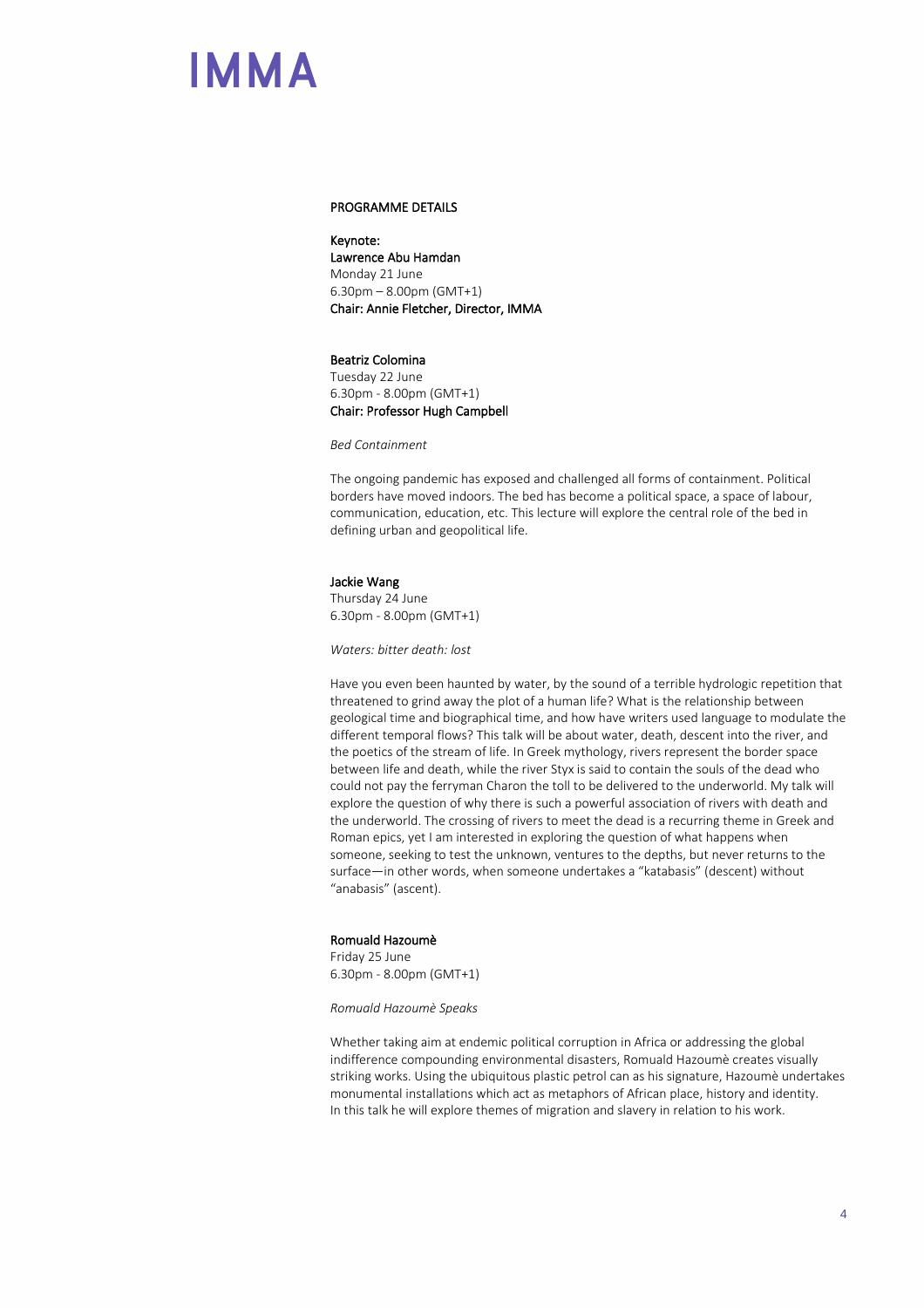#### Resolve Collective

Tuesday 29 June 6.30pm - 8.00pm (GMT+1)

*RESOLVE Collective: Platforming & Temporariness in Practice*

A deep dive into the RESOLVE Collective portfolio projects across the UK and Europe in which they work with and for local communities in order to address social challenges. The talk will have an emphasis on learning within the development of their practice, learning from the city, learning from the site, and learning from the learners!

#### Nils Norman

Thursday 1 July 6.30pm - 8.00pm (GMT+1)

*The City as Classroom: from the Exploding School to the Garden Department* 

Nils Norman will talk about his 20 years of projects and research exploring ideas around outdoor classrooms and future pedagogy.

#### Emma Wolf-Haugh

Friday 2 July 6.30pm - 8.00pm (GMT+1)

*Licking Concrete Ephemeral and performative acts towards the temporal manifestation of queer\*feminist utopias.*

In this presentation visual artist, writer and educator Emma Wolf-Haugh will focus on their continuing engagement with spatial politics (architectural, ideological, propositional) in a queer, feminist and de-colonial key. Wolf-Haugh will touch on their trilogy THRXSOME comprising research-intensive, collaborative, continuing, and intermingling projects that deal with sexuality and space – public space, private space, and their many overlaps and inbetweens. The presentation will consider artistic strategies developed within these projects towards the re-appropriation and radical disruption of sites and states of containment.

<https://emmahaugh.com/>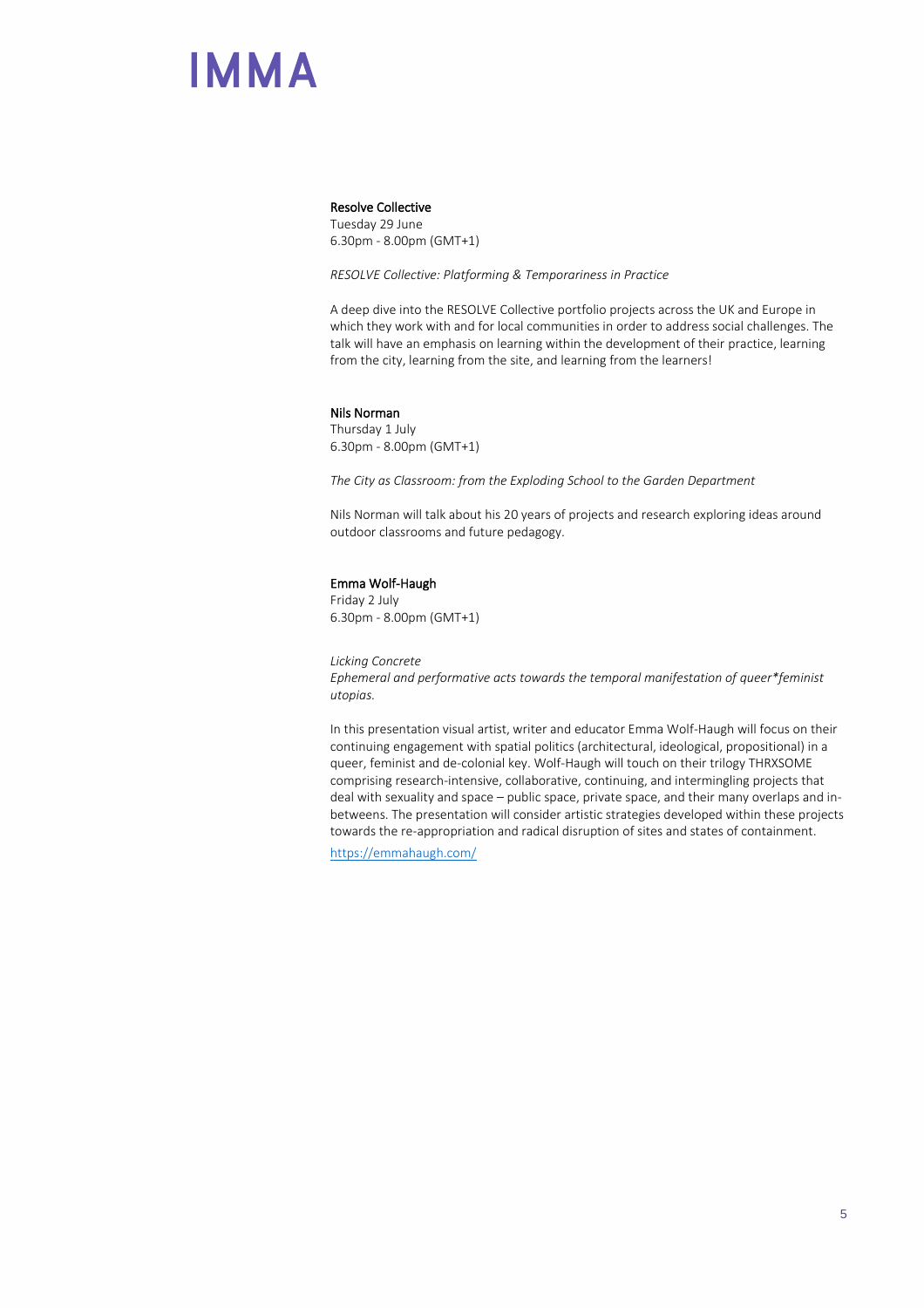#### Artist Presentations and Panel Discussion

Saturday 3 July 3.30pm - 5.30pm (GMT+1) Kimberly Campanello, Vukašin Nedeljković, Róisín Power Hackett

#### 1. Kimberly Campanello

*Containment Poetics* Kimberly Campanello will discuss her work *MOTHERBABYHOME* and her other current writing experiments as well as texts by other poets in order to consider the possibilities and problematics of poetic form as 'container'.

#### 2. Vukašin Nedeljković

*Direct Provision Centres as Sites of Containment*

DP has been initiated more than 21 years ago to 'accommodate' people seeking International Protection in Ireland. DP has not been included or mentioned as a 'relevant' entity/structure to be considered in the map of European Immigration Detention and nowadays Camps. As a survivor of DP and through my work Asylum Archive I argue the DP is an Irish amalgamation of the Camp, Detention and Deportation Centre.

#### 3. Róisín Power Hackett

*I can / can't, therefore I am* 

The artist will discuss her recent work in relation to the philosopher Maurice Merleau-Ponty's 'The Spatiality of One's Own Body and Motility' from 'Phenomenology of Perception'. The film 'The Tent' which will be discussed can be viewed here: <https://youtu.be/8z9ebwGVUiY>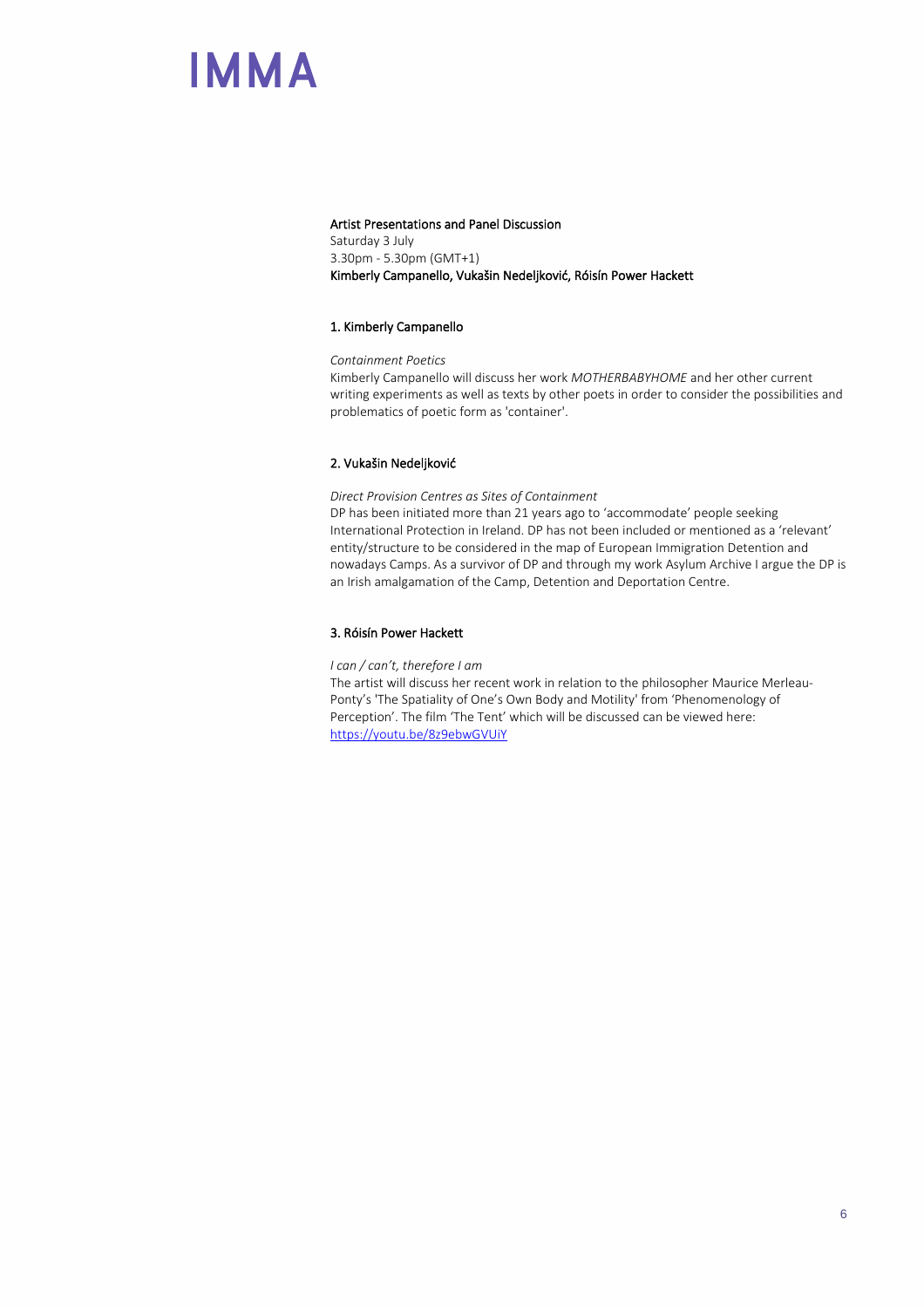#### Programme Contributors

Lawrence Abu Hamdan describes himself as a private ear. His interest with sound and its intersection with politics originate from his background as a touring musician and facilitator of DIY music. The artist's audio investigations have been used as evidence at the UK Asylum and Immigration Tribunal and as advocacy for organisations such as Amnesty International and Defence for Children International together with fellow researchers from Forensic [Architecture.](http://www.forensic-architecture.org/file/forensic-listening/) Abu Hamdan completed his PhD in 2017 from Goldmsiths College University of London and is currently a fellow at the Gray Centre for Arts and Inquiry at the University of Chicago.

*[http://lawrenceabuhamdan.com](http://lawrenceabuhamdan.com/)*

Kimberly Campanello's most recent major project is *MOTHERBABYHOME*, a 796-page poetry-object and reader's edition book (zimZalla Avant Objects, 2019) comprising conceptual and visual poetry on the St Mary's Mother and Baby Home in Tuam, Ireland. Her visual poetry features in the new international anthology *Judith: Women Making Visual Poetry* published by Timglaset (Sweden). Her asemic work was exhibited at HAUS Vienna in September 2020 and is forthcoming in the *Experimental Praxis* anthology (Dostoyevsky Wannabe, 2021). She was awarded a 2019 Markievicz Award for a collaboration with Dimitra Xidous and Annemarie Ní Churreáin (forthcoming from The Salvage Press) and a 2020 Arts Council Ireland Literature Project Award for a digital writing collaboration with Christodoulos Makris and Fallow Media, as well as residencies at the Heinrich Böll Cottage on Achill Island and the Centre Culturel Irlandais in Paris. She lectures in Creative Writing and supervises PhDs in experimental writing at the University of Leeds.

Hugh Campbell is Professor of Architecture at the School of Architecture, Planning and Environmental Policy, University College Dublin (UCD) where he teaches in architectural humanities and the design studio. He has published widely on Irish architecture, urban culture and photography. His most recent publications include *Space Framed: Architecture, Photography and the Social Landscape* (2020) and a collection co-edited with Igea Troiani, *Architecture Filmmaking* (2020). He curated the *Close Encounter* section of the 2018 Venice Biennale with Grafton Architects, having previously curated the Irish Pavilion, *The Lives of Spaces*, with Nathalie Weadick at the 2008 Venice Biennale.

Beatriz Colomina is the Howard Crosby Butler Professor of the History of Architecture at Princeton University. She writes and curates on questions of design, art, sexuality and media. Her books include *Sexuality and Space* (Princeton Architectural Press, 1992), *Privacy and Publicity: Modern Architecture as Mass Media* (MIT Press, 1994), *Domesticity at War*  (MIT Press and Actar, 2007), *Clip/Stamp/Fold: The Radical Architecture of Little Magazines 196X–197X* (Actar, 2010) with Craig Buckley, *Manifesto Architecture: The Ghost of Mies*  (Sternberg, 2014) ,*The Century of the Bed* (Verlag fur Moderne Kunst, 2015) and *Are We Human? Notes on an Archaeology of Design* (Lars Muller, 2016) with Mark Wigley. Her latest book is *X-Ray Architecture* (Lars Muller, 2019). She has curated a number of exhibitions including *Clip/Stamp/Fold* (2006-2013), *Playboy Architecture* (2012-2016), *Radical Pedagogies* (2014-2015), *Liquid La Habana* (2018) and *The 24/7 Bed* (2018). In 2016 she was chief curator with Mark Wigley of the third Istanbul Design Biennial. In 2018 she was mas made Honorary Doctor by the KTH Royal Institute of Technology in Stockholm and 2020 she was awarded the Ada Louise Huxtable Prize for her contributions to the field of architecture.

<https://www.e-flux.com/architecture/sick-architecture>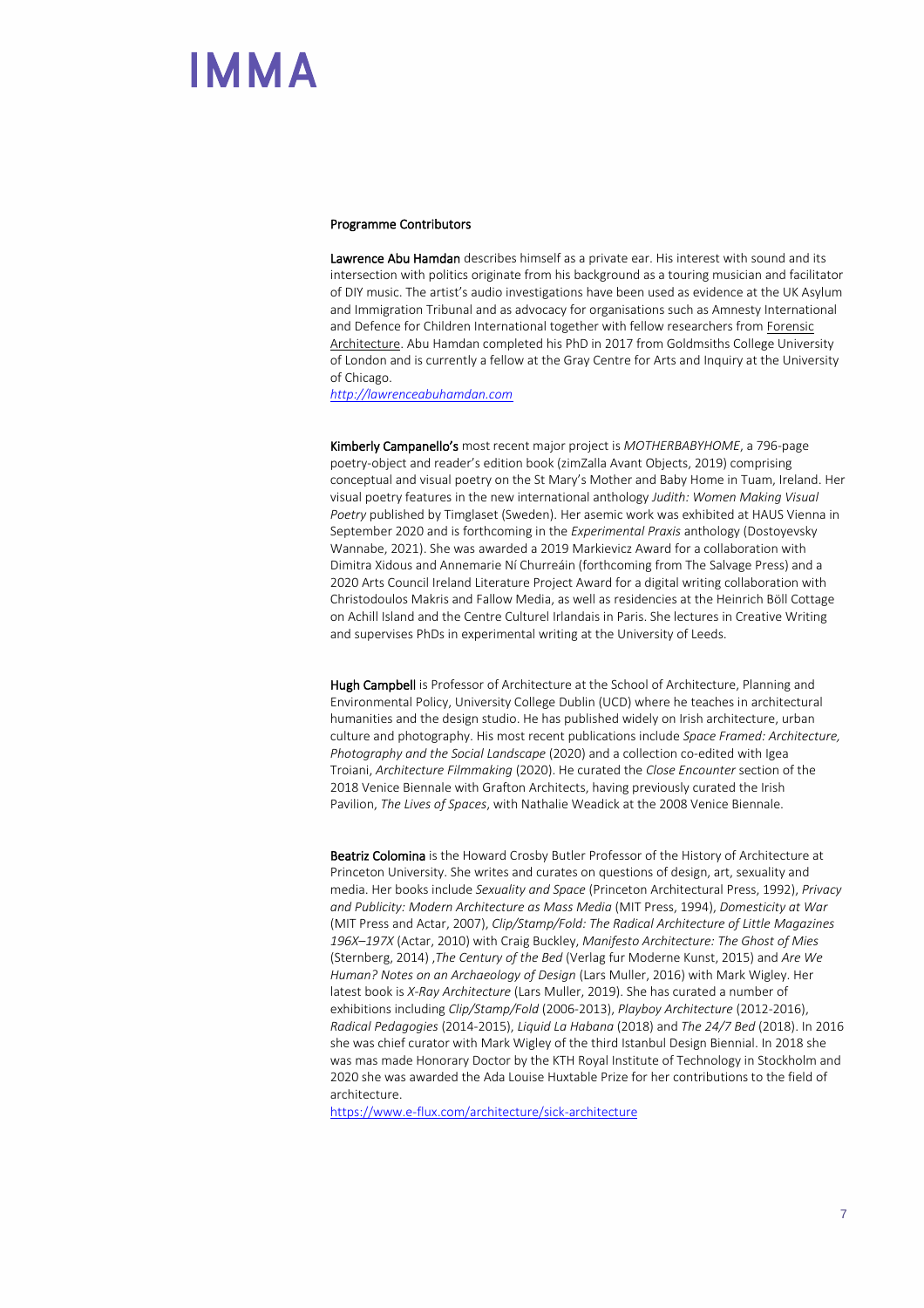Alice Feldman lectures in the School of Sociology at University College Dublin and coordinates the MA Race, Migration & Decolonial Studies

[\(www.racemigrationdecolonialstudies.com\)](http://www.racemigrationdecolonialstudies.com/). Her work involves experiments at the intersections of art, research and education to mobilise creative agency, embodied knowledges and reflexive solidarities in decolonising knowledge justice projects, both within and outside of academe. Such projects are ever more urgent for cultivating meaningfully intersectional collective actions that rise to the necro-political planetary crises of the current moment. For over two decades she has also worked in research, advisory and volunteer capacities for an array of groups and organisations involved in racial justice work.

Clodagh Emoe Realising the interdependence of life where everything is interconnected and in process Clodagh initiates collaborative projects and creates works that explore our place in the world. Her 'exercises', a term she uses to describe her event based participatory works foreground experience and perception creating instances where ideas might be played out and 'felt'. Her work has been commissioned both nationally and internationally; Serpentine Gallery, London, Taipei Biennial, Museum of Contemporary Art, Seoul, Nýló, Reykjavik, documenta XIII, Kaisel, Hugh Lane Municipal Gallery, Project Arts Centre, IMMA, Dublin, Visual, Centre for Contemporary Art, Carlow, The Model, Home of the Niland Collection, Sligo and Maynooth University. She has initiated and realised ambitious collaborative projects that include *Mystical Anarchism* (2009-2013) with philosopher Simon Critchley (Prof. of philosophy, New School for Social Research), *Creating the Common/The Unveiling* (2010) a theatrical event parodying a failed unveiling of a monumental sculpture in sheltered housing for the elderly and *The Plurality of Existence…*(2015-2017) and *Crocosmia ×* (2018), collaborative projects with individuals seeking asylum in Ireland. Clodagh has been awarded numerous awards from the Arts Council of Ireland, including the Visual Art Project Award 2016, Culture Ireland, Dublin City Council, South Dublin County Council, European Cultural Fund and AHRB, UK. She has been recently nominated for the David and Yuko Juda Award UK.

Annie Fletcher is currently Director of IMMA (Irish Museum of Modern Art). Previously she was Chief Curator at the Van Abbemuseum, Eindhoven and a tutor at de Appel, Amsterdam, the Dutch Art Institute (DAI) and the Design Academy Eindhoven. Fletcher originally initiated the touring exhibition *The Otolith Group: Xenogenesis* at the Van Abbemuseum in 2019. Other recent projects include "The Universe Flickered" at SALT Istanbul, "Trade Markings; Frontier Imaginaries Ed No.5" and the solo exhibition of Qiu Zhijie "Journeys without Arrivals", the "Museum of Arte Útil" with Tanja Bruguera, and a retrospective of Hito Steyerl. Other solo presentations include Sheela Gowda, Anna Boghiguian, David Maljkovic, Jo Baer, Jutta Koether, Deimantas Narkevičius and Minerva Cuevas. She curated "After the Future" as EVA International Biennial of Visual Art in 2012. She developed the long-term projects, Be(com)ing Dutch (2006-09) and Cork Caucus (2005) with Charles Esche. She was co-founder and co-director of the rolling curatorial platform *If I Can't Dance, I Don't Want To Be Part Of Your Revolution* with Frederique Bergholtz and Tanja Elstgeest (2005-10).

In 2012, she was Curator of Ireland's Contemporary Art biennale EVA International and is regularly called upon to sit on International juries, including the 2019 Preis der Nationalgalerie, Berlin; the 2016 Irish Pavilion at Venice; the 2015 Köler Prize, Estonia; the 2014 Turner Prize, UK; the 2013 Leopold Bloom Art Award, Hungary; and the 2011 BC21 Art Award, Austria.

Rachael Gilbourne is a curator working at the Irish Museum of Modern Art (IMMA) and as one half of RGKSKSRG, with Kate Strain.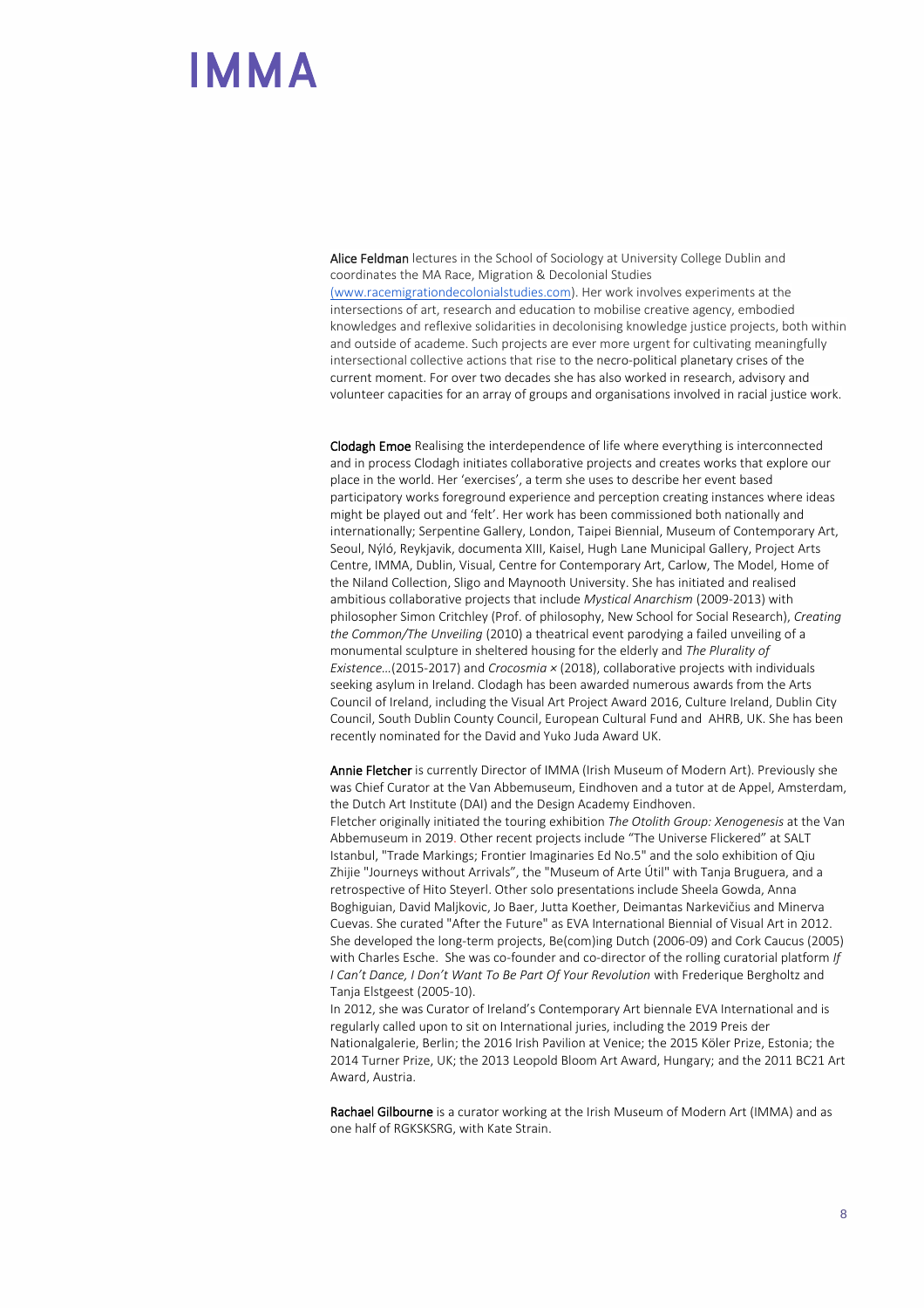At IMMA, Rachael Gilbourne works as a curator, a co-curator and in support of major museum projects and exhibitions. She has worked with artists from Yvonne Rainer to Andrea Geyer, and on large-scale group exhibitions from *Ghosts from the Recent Past* (2020–2021) to *El Lissitzky: The Artist and The State* (2015). Upcoming new commissions include Em'kal Eyongakpa, *sǒ bàtú/tangap* (2021–2022) and Forerunner, *Young Fossil* (2021). Previous commissions, live projects and performances have featured Patrick Staff, *The Prince of Homburg* (2019); Jessica Lauren Elizabeth Taylor, *Witness* (2018); and *Wilder Beings Command!* (2017).

Since 2013, RGKSKSRG has been commissioning, presenting and contextualising contemporary art. Having worked with over 50 Irish and international artists to date, RGKSKSRG has previously partnered with organisations such as Project Arts Centre; Common Ground; Paul ArtSpace, St Louis, Missouri; Kunstvlaai Festival of Art, Amsterdam; and The Digital Hub, amongst others. Most recently, RGKSKSRG's live and online programme *RGKS Cribs* featured artists Christopher Mahon, Vivienne Dick, Eithne Jordan and Bea MacMahon (2019–2020).

Rachael Gilbourne is a Fine Art graduate from NCAD and has an MA in Visual Arts Practices from IADT, Co. Dublin. [rgksksrg.com](http://rgksksrg.com/)

Lisa Godson is programme leader of the MA Design History and Material Culture at the National College of Art and Design. Her books include *Uniform: Clothing and Discipline in the Modern World*, *Modern Religious Architecture in Ireland, Germany and Beyond*, *Making 1916: Visual and Material Culture of the Easter Rising*, and *How the Crowd Felt: Memory and Ritual in the Irish Free State*.

Romuald Hazoumè (born 1962, Benin) has created one of the most iconic bodies of work in contemporary African art. The artist's astute and sardonically political oeuvre is realised in a diverse range of media, including multimedia installation, sculpture, video, photography and painting. Whether taking aim at endemic political corruption in Africa or addressing the global indifference compounding environmental disasters, Hazoumè creates visually striking works. Using the ubiquitous plastic petrol can as his signature, Hazoumè undertakes monumental installations which act as metaphors of African place, history and identity.

Hazoumè's work has been exhibited in major international galleries and museums across the world including the Victoria and Albert Museum, London, UK; the Centre Pompidou, Paris; and Fondation Louis Vuitton, Paris, France; and ICP, New York, USA. In 2018, Hazoumè was included in the *Kyotographie* International Photography Festival, Kyoto, Japan. Current exhibitions including his works are *Slavery*, Rijksmuseum, Amsterdam, the Netherlands; *Ex-Africa*, Musée du Quai Branly-Jacques Chirac, Paris, France; *Expression(s) décoloniale(s) #2*, Château des Duc de Bretagne, Musée d'Histoire de Nantes, Nantes, France; and *Portable Sculpture*, Henry Moore Institute, Leeds, UK.

His works are in prominent public and private collections around the world, including the permanent collections of the British Museum, London, UK; QAGOMA, Brisbane, Australia; National Museum of African Art, Smithsonian Institution, Washington, D.C., USA; MoMA, New York, USA; the Pigozzi Collection, Geneva, Switzerland; and Fondation Louis Vuitton, Paris, France.

Bryan Hogan is an arts administrator, artist and a member of the Visitor Engagement team at IMMA. He has a BA in Fine Art Printmaking (Galway-Mayo Institute of Technology) and an MA in Arts Policy and Practice (National University of Ireland Galway). He has previously worked as Volunteer Coordinator with EVA International and as a Venue Manager with TULCA.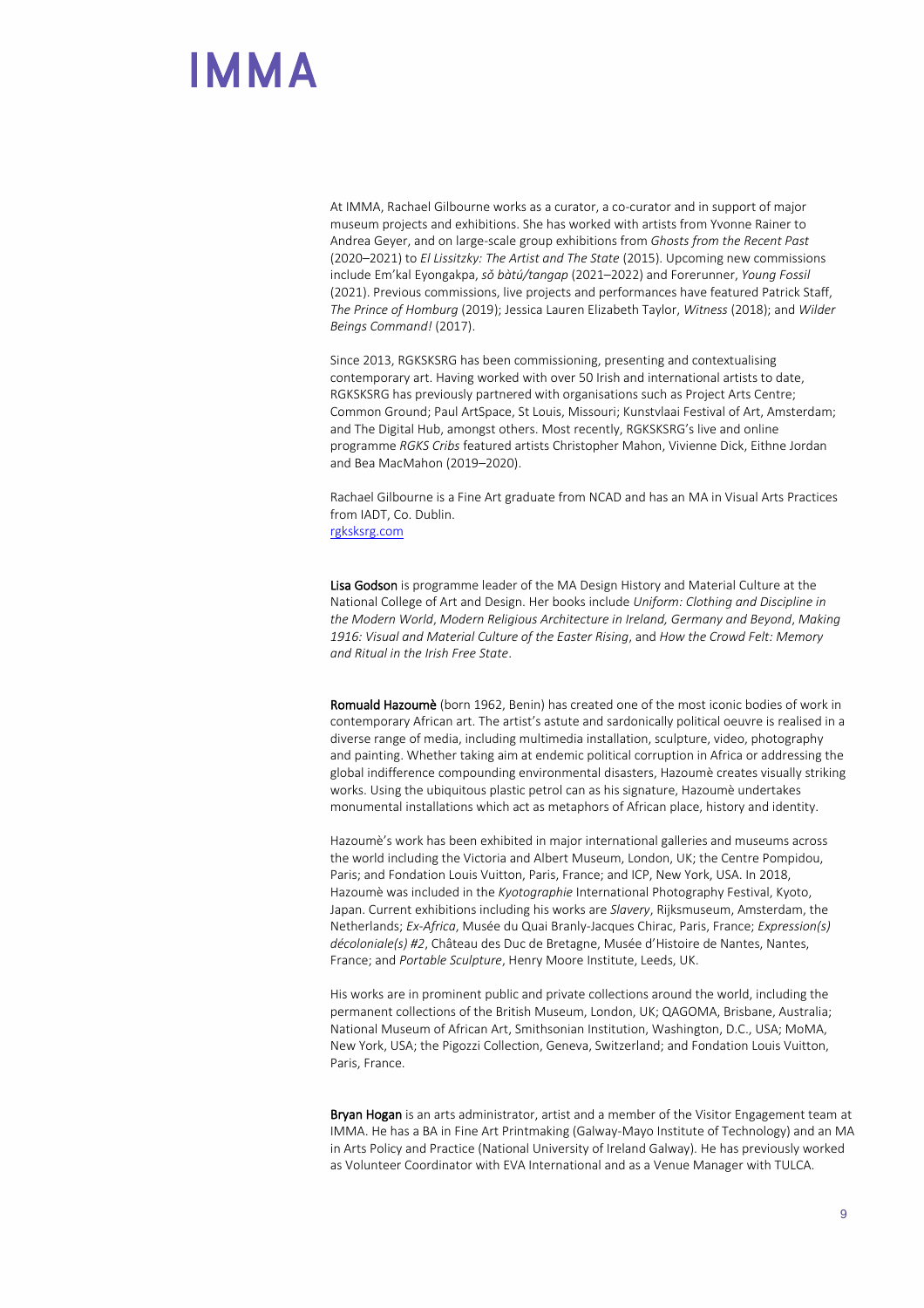Sarah Karikó PhD, is an arachnologist, artist and explorer who works to inspire wonder and care for the mysteries of the natural world. She contributes to the scientific understanding of the biodiversity of spiders as Associate in the Department of Organismic and Evolutionary Biology at Harvard's Museum of Comparative Zoology and explores the interconnectedness among species as Research Director of Gossamer Labs LLC. She makes visible the ofteninvisible connections between species and systems and has researched spiders in places ranging from the rainforests of Madagascar to the Rocky Mountains in the American West.

Sarah leads teams to create large-scale public art installations, exhibitions, performance pieces, and interactive learning experiences at places like the National Academy of Sciences in Washington, DC; the Juilliard School, NYC, USA; Harvard University and MIT Museum, Cambridge, MA, USA; Durrell Institute of Conservation and Ecology, UK; the European Congress of Arachnology in Hungary and in pediatric oncology departments. She convened an international team of artists, scientists and pastry chefs for the exhibit *Spiders! Interconnectedness, Innovation & Stewardship* at the National Museum of Wildlife Art and in Grand Teton National Park, Wyoming, USA in recognition of the centennial of the National Park Service and in honor of her mentors. Sarah's many collaborators include Harvard's Museums of Science and Culture, the Malagasy Postal Service, the Ruckelshaus Institute, Biodiversity Institute, University of Wyoming-National Park Service Field Station, and Irish Museum of Modern Art.

Sarah serves on the Board of the Global Institute for the Arts and Leadership and is a Commission member of the Spider and Scorpion Specialist Group for the International Union for the Conservation of Nature. She earned a PhD from the University of Kent, UK; certificates in Negotiation and Mediation from Harvard Law School's Program on Negotiation; and an AB from Harvard College.

Seán Kissane is Curator of Exhibitions at the Irish Museum of Modern Art (IMMA), Dublin. He describes his practice as 'curating the edges', producing deeply researched exhibitions focussed on the work of female and queer artists whose work has been critically neglected. These projects have included major touring exhibitions such as the retrospectives for Derek Jarman, Leonora Carrington, and Mary Swanzy. In 2016 he presented the critically acclaimed 'Patrick Hennessy: De Profundis', the first queer reading of Irish modernism. He is currently a PhD candidate at Gradcam, TU Dublin; undertaking research into queer art exhibited in Ireland during and after the Second World War examining how some Irish artists presented divergent images of masculinity that countered prevailing orthodoxies.

Vukašin Nedeljković is an artist and activist. He initiated multidisciplinary platforms *Asylum Archive* and *Fortress EU*: 'Asylum Archive is a platform open for dialogue and discussion inclusive to individuals who have experienced a sense of sociological/geographical 'displacement', social trauma and violence. It is an act of solidarity to bring a different perspective on the life of people who came to Ireland to seek protection' Coming up: Disavowing Asylum: Documenting Ireland's Asylum Industrial Complex, by Ronit Lentin and Vukasin Nedeljkovic - July 2021, published by Rowman and Littlefield. Asylum Archive solo exhibition in RHA – Ashford gallery in January 2022 - launch of second edition of Asylum Archive publication - supported by Arts Council. [www.asylumarchive.com](http://www.asylumarchive.com/) [www.fortress.eu](http://www.fortress.eu/)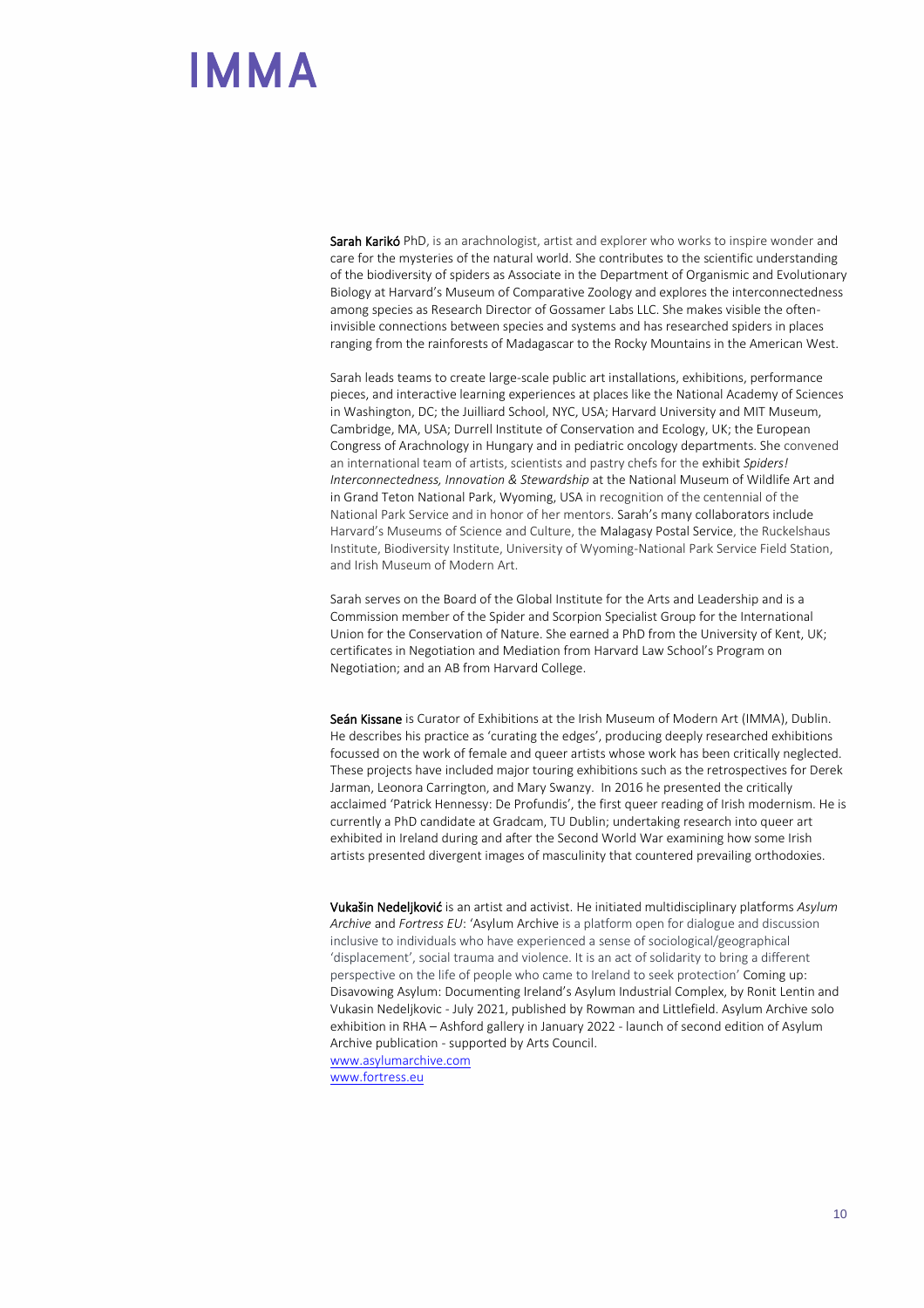Barry Kehoe is an independent curator and art writer and a member of the Visitor Engagement Team at the Irish Museum of Modern Art (IMMA). Barry has a BA in English and History (University College Cork); an MA in Drama and Theatre Studies (University College Dublin); a higher Diploma in Arts Administration (University College Dublin); a Certificate in Drawing and Visual Investigation and an MA in Visual Culture (National College of Art and Design, Dublin).

Séamus Nolan is a visual artist based in Dublin. He studied sculpture in the National College of Art and Design (NCAD) and completed a Masters in Design History and Material culture in NCAD in 2019. He has exhibited nationally and internationally and has published a number of artists books documenting artworks such as *Hotel Ballymun* in 2007, a commission by breaking ground which saw the 13th floor of Clarke Tower in Ballymun converted into a temporary hotel. *Trades Club revival*, 2010, commissioned by The Model, home of the Niland Gallery, which documented the temporary revival of the Sligo United Trades Club. *Subvert all Power*, 2016, documenting the oral history and material culture as collected and described by a group of 'proto punks' in Drogheda. More recently, he was awarded a commission through CAPP the Collaborative Arts Partnership Program, with Dublin City Gallery the Hugh Lane and Create, the national development agency for creative arts. The project resulted in the exhibition 'Traveller Collection at the Hugh Lane' the website 'TravellerCollection.ie' (currently under reconstruction) and a forthcoming publication of the same name documenting the project.

Nils Norman is an artist living in London and Amsterdam. He works across the disciplines of public art, architecture, play and urban planning. His projects challenge notions of the function of public art and the efficacy of mainstream urban planning and large-scale regeneration. Informed by local politics and ideas on alternative economic, ecological systems and play, Norman's work merges utopian alternatives with current urban design to create a humorous critique of the discrete histories and functions of public art and urban planning. He exhibits and generates projects and collaborations in museums and galleries internationally.

He has completed major public art projects including: pedestrian bridges, playgrounds, a lake and various gardens. He has participated in art biennials worldwide and has developed commissions for SculptureCenter, Long Island City, NY; London Underground, UK; Tate Modern and Tate Britain, UK; the Gerrit Rietveld Academie, the Netherlands: Loughborough University, UK; Creative Time, NYC and the Centre d' Art Contemporain, Geneva, Switzerland. He has also created a new theatre curtain for a primary school in Bristol and is the lead artist for the city of Cambridge's project to redevelop part of Trumpington, an area on the city's southern fringe - developing play elements, 4 pedestrian bridges, bird screens and wayfinding. Norman has recently completed a collaboration with 6a Architects and artist Gareth Jones on the redesign of MK Gallery Milton Keynes, UK. Designing the building's interior and exterior spaces, facade and landscaping. He is the author of five publications:

*Propuestas Para Una Plaza. Proposals For A Plaza*. Editorial concept Fritz Haeg, Kit Hammonds and Nils Norman.Museo Jumex, Mexico City, Mexico. 2018 *Edible Park*, Nils Norman. Eds. Taco de Neef, Nils Norman, Peter de Rooden, Astrid Vorstermans. Valiz, NL. 2012

*Thurrock* 2015, a comic commissioned by the General Public Agency, London, UK, 2004 *An Architecture of Play: A Survey of London's Adventure Playgrounds*, Four Corners, London, UK, 2004

*The Contemporary Picturesque*, Book Works, London, UK, 2000

From 2007-2017 Nils Norman was Professor at the Royal Danish Academy of Art and Design, Copenhagen, Denmark, where he led the School of Walls and Space. He now works freelance as a guest lecturer and speaker in art schools and academies in the UK and Europe and is a mentor on the Fine Arts Department at the Gerrit Rietveld Academy, Amsterdam.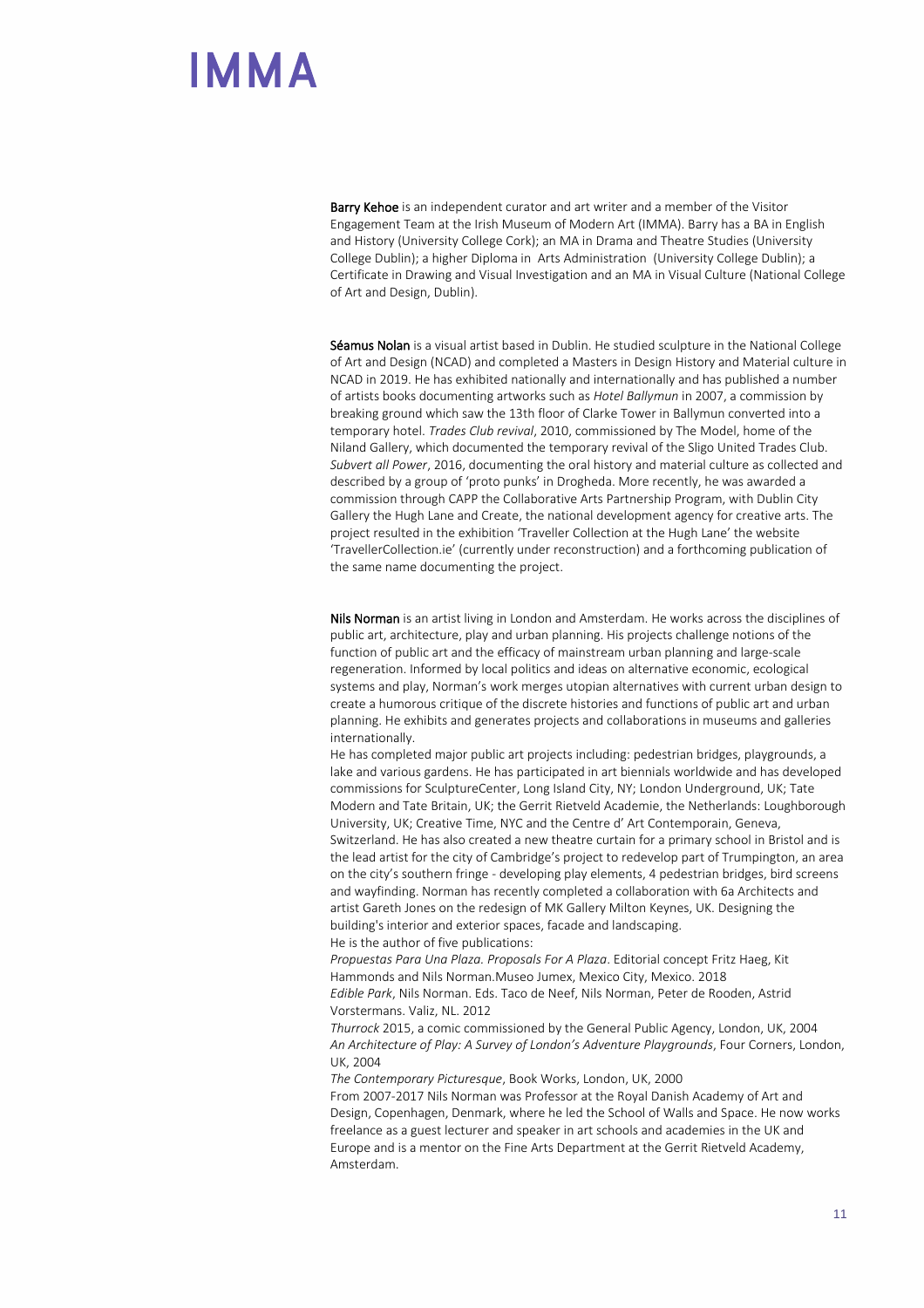Róisín Power Hackett is a visual artist, writer, and curator. Róisín recently graduated as the inaugural ARC LAB Curatorial Scholar of the MA in Art & Research Collaboration at the Institute of Art, Design & Technology in Dun Laoghaire Co. Dublin. During this scholarship she amassed a body of research on inclusion in and access to the arts for disabled people. In January 2021, as part of her scholarship, Róisín exhibited in the group show *cohost*. In addition, she is a graduate of the MA in Art in the Contemporary World (2013) and the Joint BA in History of Art and Fine Art (2012) from the National College of Art & Design in Dublin. Most recently she curated *A Consideration of All Bodies* (2021) at the LAB Gallery in Dublin, *The Finest Specimens of Fossilised Duration* (2020) an online exhibition commissioned by Arts and Disability Ireland and the podcast *ALL BODIES* (2020) at the LAB Gallery. Furthermore, Róisín has received the Waterford County Council Tyrone Guthrie Bursary (2019), the Arts Council Visual Arts Bursary Award (2018), the Waterford County Council Artlinks Bursary (2017&2016), the Kennedy Wilson NCAD Access Studio Residency (2016) and the Arts and Disability Connect Training Award (2015). roisinphackett.wordpress.com

Evy Richard studied Art History in Lyon and Montpellier, France. She gained her Master's degree in Cultural Mediation in Paris 8 University, France. Since 1996 she has worked at IMMA as part of its Visitor Engagement Team, providing creative workshops, guided tours, and supporting diverse programmes for the Engagement and Learning Department. Her main hobby is travelling and experiencing different world cultures and languages. Her current interests are today's environmental challenges.

#### Resolve Collective Seth Scafe-Smith, Akil Scafe-Smith

is an interdisciplinary design collective that combines architecture, engineering, technology and art to address social challenges. They have delivered numerous projects, workshops, publications, and talks in the UK and across Europe, all of which look toward realising just and equitable visions of change in our built environment.

Much of their work aims to provide platforms for the production of new knowledge and ideas, whilst collaborating and organising to help build resilience in our communities. An integral part of this way of working means designing with and for young people and underrepresented groups in society.

Here, 'design' encompasses both physical and systemic intervention, exploring ways of using a project's site as a resource and working with different communities as stakeholders in the short and long-term management of projects. For us, design carries more than aesthetic value; it is also a mechanism for political and socio-economic change.

Donna Rose is a graduate of Fine Art from the Crawford College of Art and Design and the MA Design History and Material Culture programme at the National College of Art and Design. Her research considers the remaining material culture of the Irish Magdalene Laundries and the ethical questions surrounding its documentation, management, and interpretation as sensitive heritage. Donna is currently a Fellow at the Centre for the Study of Irish Art (CSIA) at the National Gallery of Ireland.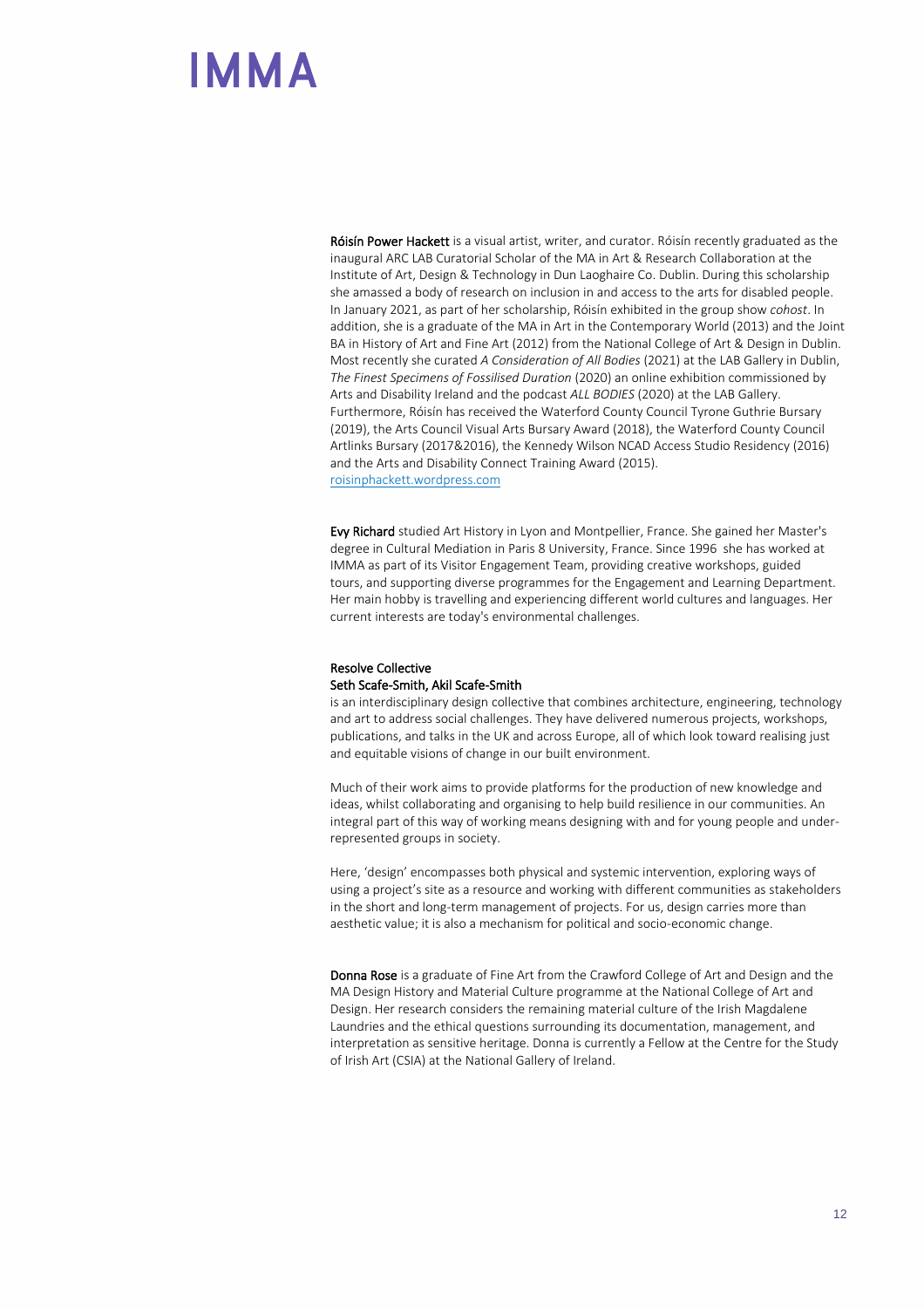Rajinder Singh is a movement artist and a choreographer working from his studios in Dublin and London. Rajinder Singh's paintings and installations as well as photography, video and performance work explore ideas around the vulnerable body and its pain, interrogating the economies of power that deny it space and shape. Often focused on the power of ritual action in the construction of the social body, his practice explores the ways the human body unfolds around various topographic and symbolic borders.

Rajinder Singh graduated with a PhD in Engineering (UK) in 1993 and a Master's in Fine Arts (Singapore) in 2010. He is currently the artist in residence at University College Dublin (UCD) and part of the migrant artist group Art Nomad. He teaches as a guest lecturer at both Maynooth University (Geography) and UCD (Sociology). In 2019 Rajinder Singh was a recipient of the Artist-in-Community Award from Create Ireland and FireStation Studios and a follow-up 2nd round funding for a set of border area movement-based workshops called 'Ireland as Borderland'. His works are part of the Irish Museum of Modern Art's permanent collection. Rajinder Singh is the founder of the contemporary art review magazine Drenched Reviews ( [www.soaked.space\)](http://www.soaked.space/).

[www.unprimed.com](http://www.unprimed.com/) instagram: @woundbloom

Jackie Wang is a poet, essayist, critic, and Assistant Professor of Culture and Media Studies at The New School, where she also works on race, surveillance technology, and the political economy of prisons and police. She is the author of *Carceral Capitalism* (Semiotext(e), 2018) and the poetry collection *The Sunflower Cast A Spell To Save Us From The Void* (Nightboat Books, 2021), as well as the chapbooks *Tiny Spelunker of the Oneiro-Womb* and *The Twitter Hive Mind Is Dreaming*.

John Wilkins identifies as U.S.-Black and Gay. He was born in North Carolina and grew up in Connecticut. Dr. Wilkins earned his B.A. from Franklin & Marshall College, in Lancaster Pennsylvania and he earned his MA in English Literature from the L'Université de Montréal, Canada. His thesis dealt with "Goddess Imagery in the Novels of Toni Morrison". Dr. Wilkins has recently earned his doctorate from Trinity College Dublin's School of English where he interrogated representations of "Black Gay Male Identity in the African Diaspora". Dr. Wilkins has taught on undergraduate and graduate course modules such as "The American Genre", "Modernism", "Post-Colonialism", and "Romanticism" in Trinity College's School of English; he has lectured in Trinity College's Sociology Department on the subject of "Black African Voices in the Trans-Atlantic Slave Trade"; lectured in UCD's School of Social Justice on the subject of "Black Male Identity"; lectured in UCD's Sociology Department on the subject of "Black Activism and Movements in the Black Atlantic"; Dr. Wilkins was a Moderator on Trinity College Dublin's "Black Identity in the Americas" Conference ; presented at "Sibéil's Feminist and Gender Network Studies Conference on "Black Gay Male Identity in the African Diaspora"; and also the African Scholars Association Ireland (AFSAI) Conference on the subject of "The Black Body and White Memory". His research interests are the intersections of gender, race, and National identity.

Emma Wolf-Haugh is a visual artist, educator and writer based in Dublin and Berlin and working internationally. Emma's work is shaped by economic necessity, engaging forms of recycling, thrift and ephemera that result in soft modularity, wild archiving, and performative intervention, posing questions about value, accumulation, and authorship. They see a cultural centering of thrift as part of a tradition of queer-working class vernacular and ethics, promiscuous and adept at working within limitations. Their pedagogical and publishing work posits the imagination as a political tool with radical potential that can exist and erupt anywhere and at any time. Emma's work is often collaborative generating forms of temporary collectivity, intent on the erotic and energetic capacity of brief encounter. Emma's work occupies many different sites, spaces and relations including exhibition, performance, filmmaking, publishing, writing, disruptive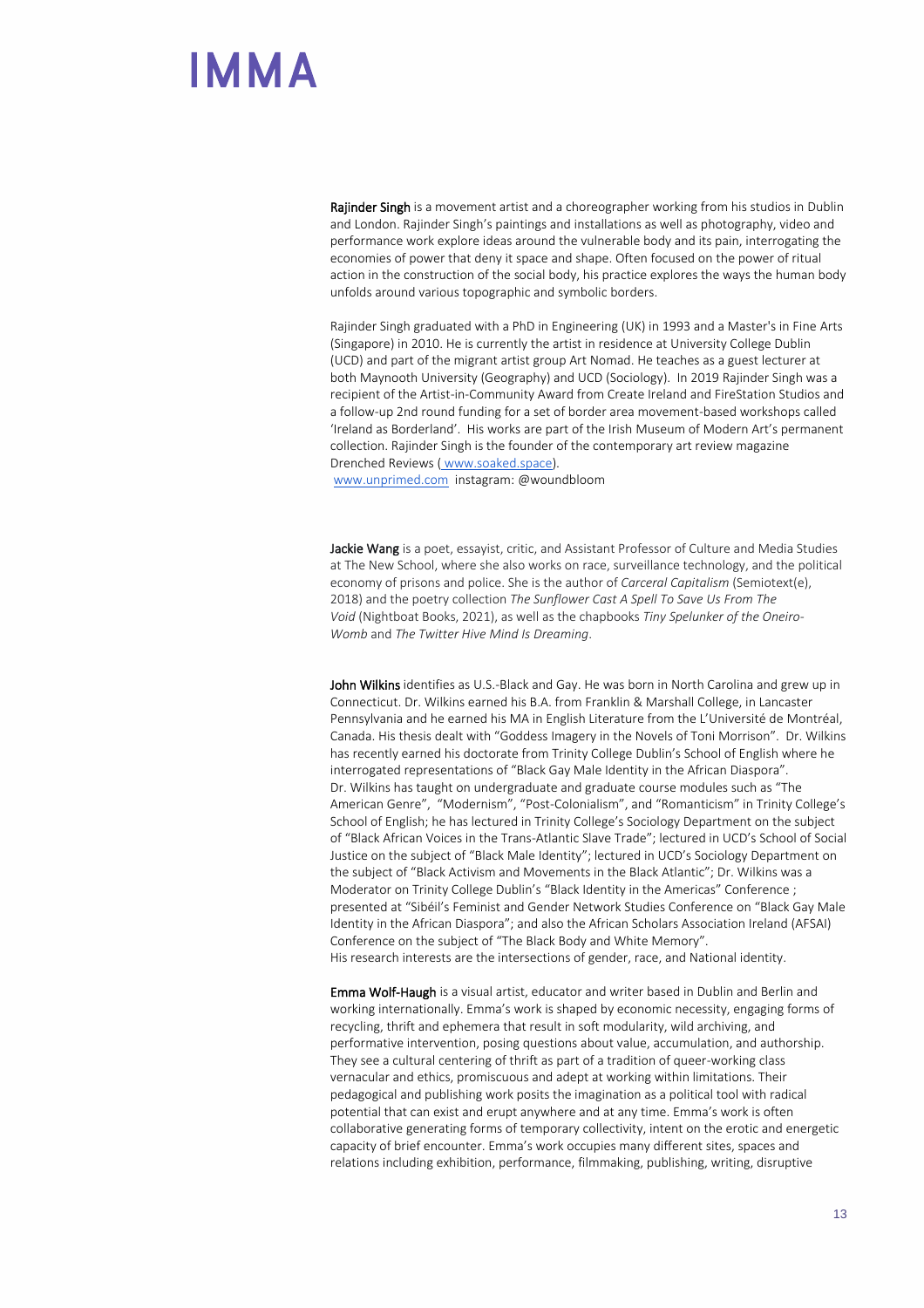pedagogy, friendship and solidarity, elements that often get messy together in long term projects. Emma has developed a trilogy of works since 2014 dealing with queer economies and spatial politics. The Re-appropriation of Sensuality, Sex in Public, and Domestic Optimism have been exhibited through various iterations at: The Project Arts Centre Dublin; The Grazer Kunstverein; Steirischer Herbst Festival Graz; NCAD Gallery Dublin; Dundee Contemporary Arts; District Berlin; Den Frie Center Of Contemporary Art Copenhagen; nGbK Berlin; Archive Kabinet Berlin; and Survival Kit Festival Riga among other places. Emma is co-founder of The Many Headed-Hydra (TMHH), aqueous-decolonising collective since 2015 working on long term critical and poly-vocal projects across the seas that connect Pakistan, Sri Lanka, Iceland, Germany, Ireland, Lithuania and beyond. Emma is founder of The Reading Troupe - Disruptive Pedagogy, workshop and zine series since 2013. Disruptive pedagogical engagements include: National College for Art and Design Dublin (2020); Colomboscope Festival Sri Lanka (2019); CCA Glasgow (2019); Hamburger Bahnhof Museum für Gegenwart, Berlin (2018); Akademie der Künste der Welt, Cologne (2018); Gasworks, London (2017); Klöntal Triennale (2017); The Academy of Fine Arts Vienna (2017); The Universität der Künste Berlin (2017). Emma is currently working towards a monograph of experimental artist writing with Scriptings Berlin and Archive Books Berlin/Milan 2021.